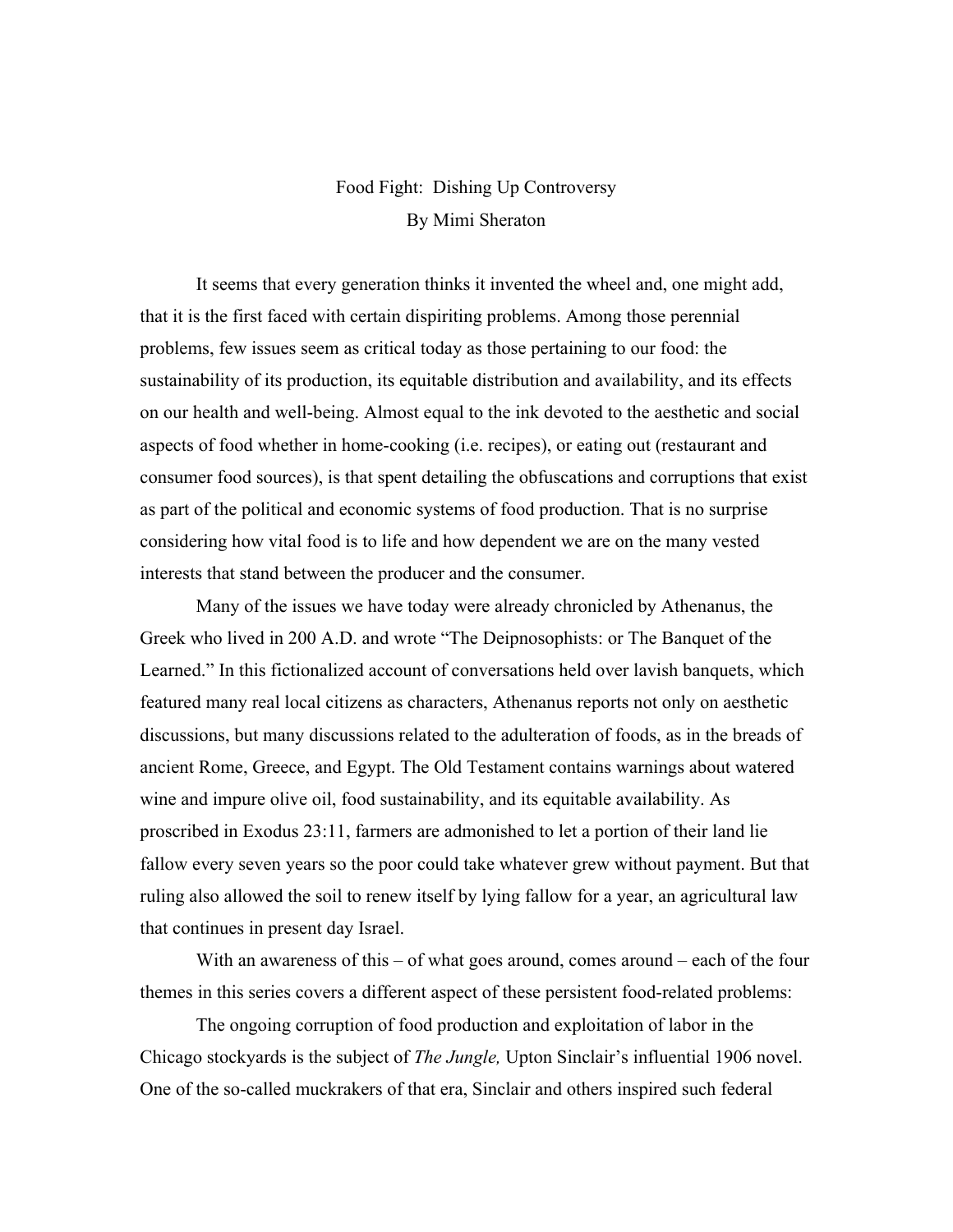legislation as the Pure Food and Drug Act and other anti-business laws pioneered by then president Theodore Roosevelt.

Among the most formidable present-day muckrakers is Marion Nestle, the Paulette Goddard Professor of Nutrition, Food Studies and Public Health and Professor of Sociology at New York University. Her revealing book, *Food Politics,* is a detailed account of ways in which the food industry, through political contributions and lobbying, influences government policies on food and nutrition.

Another persistent issue touched on in this series is the sustainability of the planet's food supply, particularly in light of the Earth's ever-increasing population and potentially devastating climactic changes. In short, the over consumption of high quality food resources by the rich occurs consistently to the detriment of the poor. A pioneer on this subject is France Moore Lappé, whose 1971 book, *Diet For A Small Planet* began, as its own blurb claims, a revolution in the way Americans eat. (Well, maybe some Americans, but hardly enough.) Now in its 20<sup>th</sup> anniversary edition, *Diet For A Small Planet* is a practical guide, recipes and all, to more responsible and, not incidentally, healthful meal planning.

"Eat Food. Not Too Much. Mostly Plants" is by the famed mantra of Michael Pollan who, in addition to the book included in this series, *In Defense of Food,* is a regular advocate on the need to establish responsible eating. This book along with several others by Pollan, tell the reader not only why they should strive to eat well, but how.

A third theme included in this series relates to both fashionable and genuine concerns about health and diet. This subject has inspired as much chicanery as it has genuine, scientifically-based advice. Diets have fostered almost as many extreme cults as religion. Thankfully, however, sometimes diet fads have actual results.

One of the most entertaining books on the subject of health fads is T.C. Boyle's hilarious and nerve-wracking 1994 novel, *The Road to Wellville*. This novel is an account of the over-the-top spa and food regimens devised by John Harvey Kellogg, the creator of Corn Flakes, which gave rise to the now ubiquitous dry cereals we have all eaten.